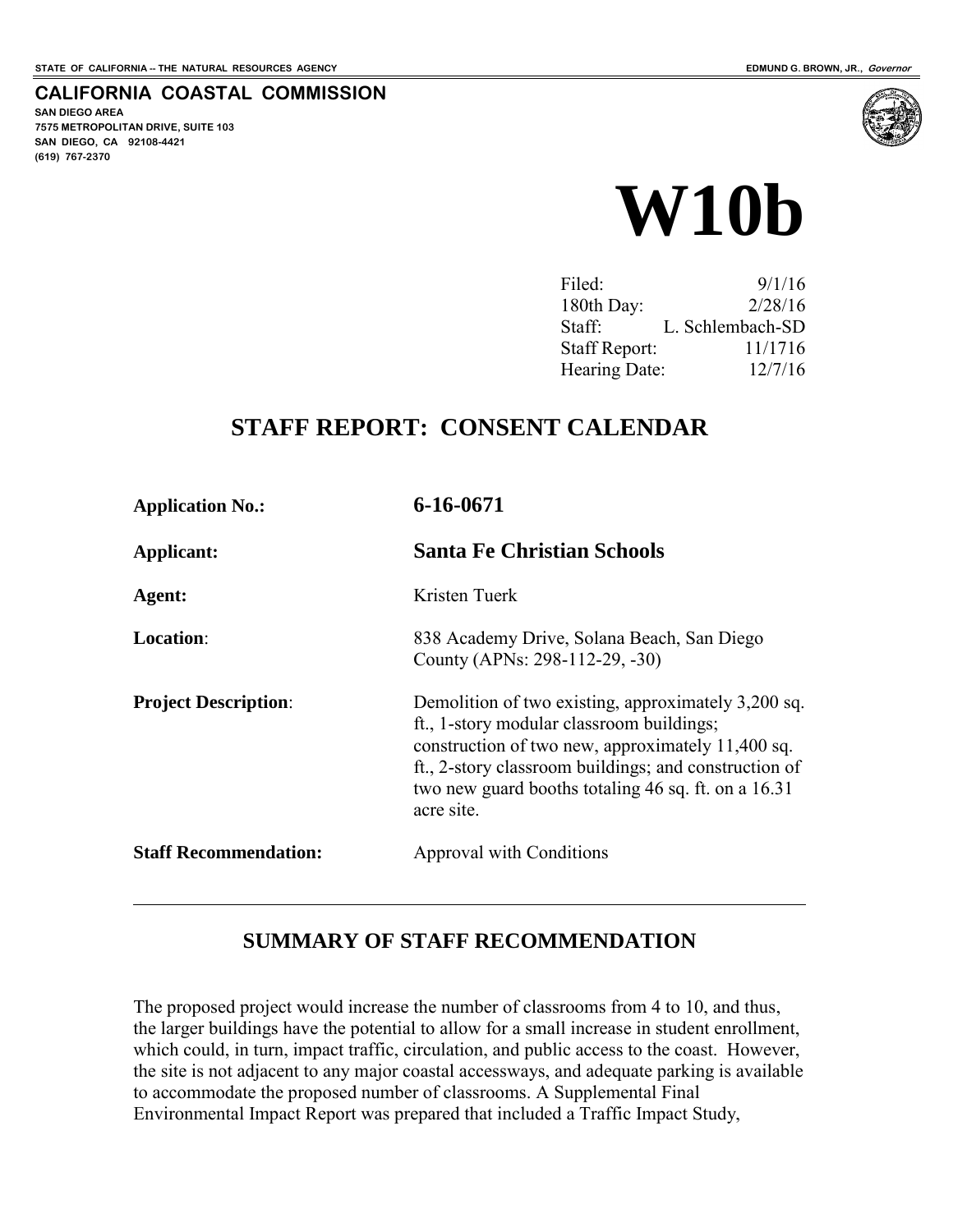indicating traffic levels and circulation will remain in acceptable levels, even with an increased student enrollment.

The applicant is also proposing to install guard booths at the two existing entrances/exits to the school, which are located along Academy Drive (Exhibit 3). The two proposed guard booths will total 46 sq. ft. (23 sq. ft. each) and one will be located at each entrance/exit. The school currently employs guards to monitor and assist with student drop-off and pick-up, and the guards stand at the entrances/exits to the school. The addition of guard booths will provide the existing guards a place to put their personal belongings as well as shelter from the elements, as needed. The guard booths are not intended to and will not block or restrict public access to the coast as the public does not utilize school parking to access the coast.

The project also involves the removal and replacement of 22 non-native trees. **[Special](#page-4-0)  [Conditions No. 1](#page-4-0)** and **No. 2** require the submittal of Final Plans and Final Landscape Plans to ensure the project complies with the approved plans and incorporates drought tolerant native or non-invasive plants.

Also proposed is 700 cu. yds. of cut and 550 cu. yds. of fill, which has the potential to result in adverse impacts to water quality from construction and post-construction activities. To avoid such impacts, staff recommends **Special Conditions No. 3** and **No. 4,** which require the applicant to submit a Final Construction Pollution Prevention Plan and a Final Long-Term Water Quality Management Plan, respectively.

As conditioned, the proposed development will not have any adverse impacts on coastal resources. Commission staff recommends **approval** of coastal development permit application #6-16-0671 as conditioned.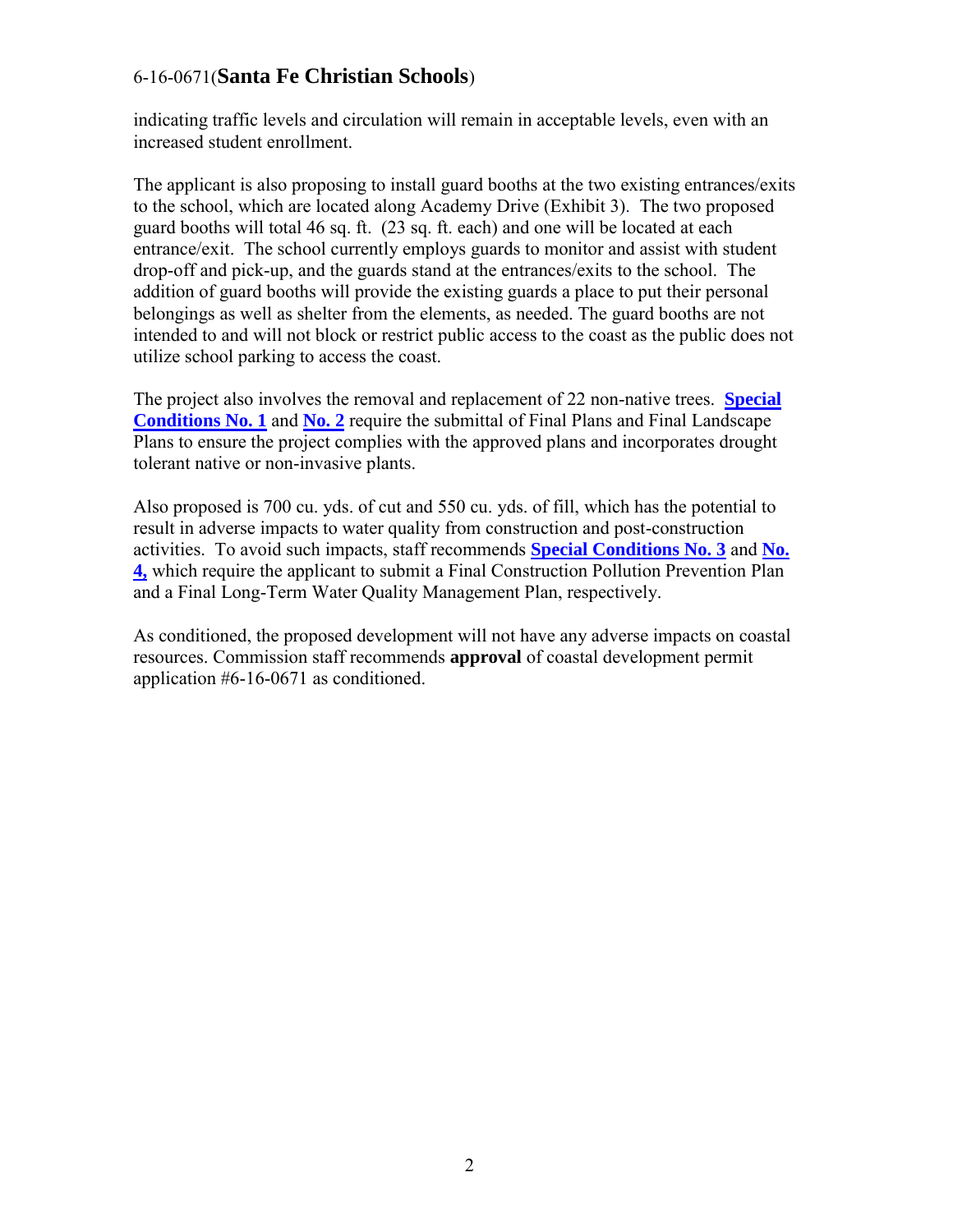### **TABLE OF CONTENTS**

| A.        |  |
|-----------|--|
| <b>B.</b> |  |
| $C$ .     |  |
| D.        |  |
| F.        |  |
| G.        |  |

#### **APPENDICES**

Appendix A – Substantive File Documents

#### **EXHIBITS**

[Exhibit 1 – Vicinity Map](#page-13-0) [Exhibit 2 – Aerial Photo](#page-14-0) [Exhibit 3 – Site Plan](#page-15-0)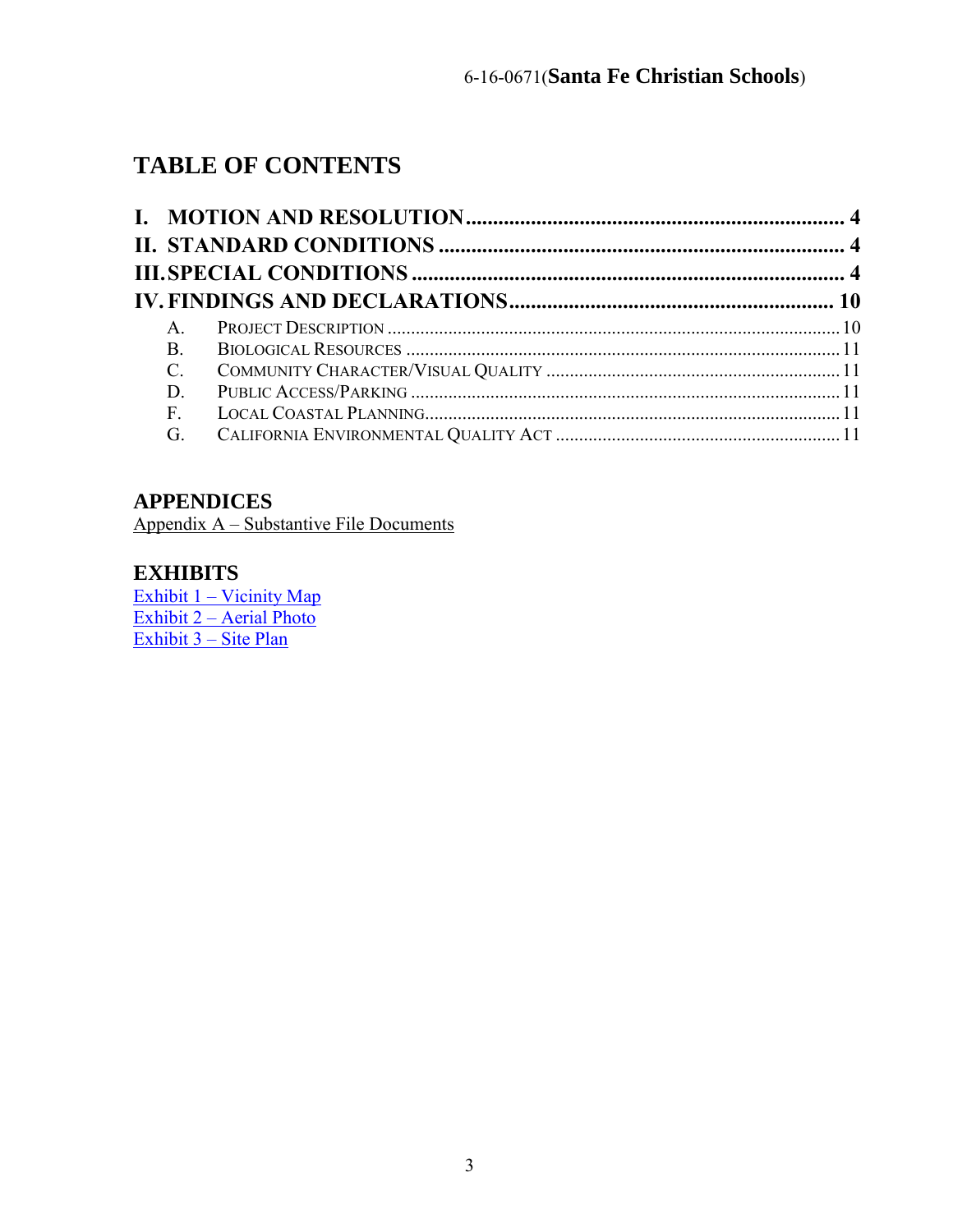#### <span id="page-3-0"></span>**I. MOTION AND RESOLUTION**

#### **Motion:**

*I move that the Commission approve the coastal development permit applications included on the consent calendar in accordance with the staff recommendations.* 

Staff recommends a **YES** vote. Passage of this motion will result in approval of all the permits included on the consent calendar. The motion passes only by affirmative vote of a majority of the Commissioners present.

#### <span id="page-3-1"></span>**II. STANDARD CONDITIONS**

This permit is granted subject to the following standard conditions:

- 1. **Notice of Receipt and Acknowledgment**. The permit is not valid and development shall not commence until a copy of the permit, signed by the permittee or authorized agent, acknowledging receipt of the permit and acceptance of the terms and conditions, is returned to the Commission office.
- 2. **Expiration.** If development has not commenced, the permit will expire two years from the date on which the Commission voted on the application. Development shall be pursued in a diligent manner and completed in a reasonable period of time. Application for extension of the permit must be made prior to the expiration date.
- 3. **Interpretation.** Any questions of intent of interpretation of any condition will be resolved by the Executive Director or the Commission.
- 4. **Assignment.** The permit may be assigned to any qualified person, provided assignee files with the Commission an affidavit accepting all terms and conditions of the permit.
- 5. **Terms and Conditions Run with the Land.** These terms and conditions shall be perpetual, and it is the intention of the Commission and the permittee to bind all future owners and possessors of the subject property to the terms and conditions.

#### <span id="page-3-2"></span>**III. SPECIAL CONDITIONS**

This permit is granted subject to the following special conditions:

<span id="page-3-3"></span>1. **Final Plans.** PRIOR TO THE ISSUANCE OF THIS COASTAL DEVELOPMENT PERMIT, the applicant shall submit to the Executive Director for

review and written approval final project plans that are in substantial conformance with the preliminary plans submitted by HMC Architects and dated 7/26/16.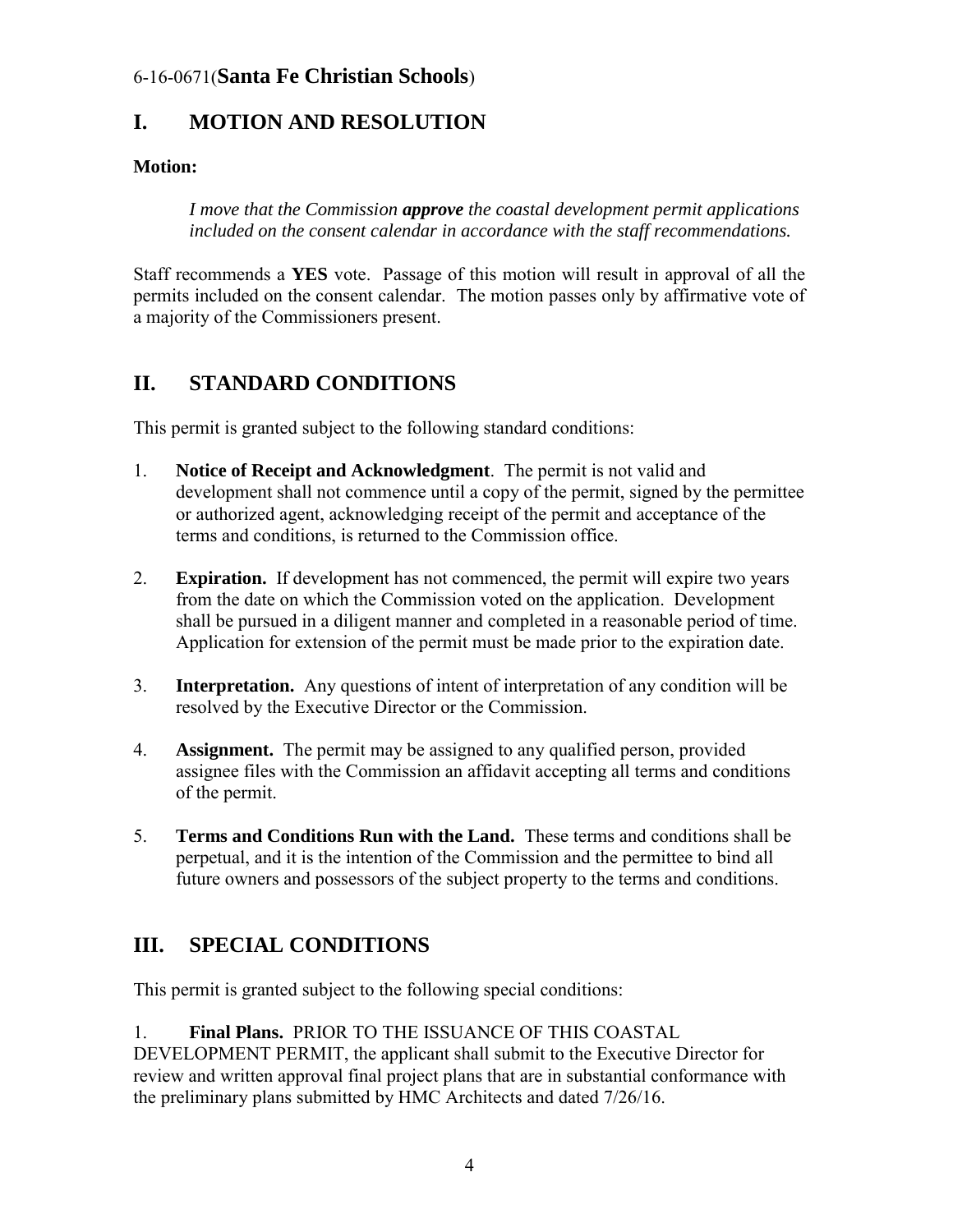The permittee shall undertake the development in accordance with the approved final plans. Any proposed changes to the approved final plans shall be reported to the Executive Director. No changes to the approved final plans shall occur without a Coastal Commission approved amendment to this coastal development permit unless the Executive Director determines that no amendment is legally required.

<span id="page-4-0"></span>2. **Final Landscape Plans**. PRIOR TO THE ISSUANCE OF THIS COASTAL DEVELOPMENT PERMIT, the applicant shall submit to the Executive Director for review and written approval, full size final landscape plans for the proposed development. Said plans shall be in substantial conformance with the landscape plans submitted by HMC Architects and dated 7/26/16 and 10/26/16, which shall include and be consistent with the following:

- a. Vegetated landscaped areas shall consist of native plants or non-native drought tolerant plants, which are non-invasive. No plant species listed as problematic and/or invasive by the California Native Plant Society (http://www.CNPS.org/), the California Invasive Plant Council (formerly the California Exotic Pest Plant Council) (http://www.cal-ipc.org/), or as may be identified from time to time by the State of California shall be employed or allowed to naturalize or persist on the site. No plant species listed as a "noxious weed" by the State of California or the U.S. Federal Government shall be utilized within the property. All plants shall be low water use plants as identified by California Department of Water Resources (See: [http://www.water.ca.gov/wateruseefficiency/docs/wucols00.pdf\)](http://www.water.ca.gov/wateruseefficiency/docs/wucols00.pdf).
- b. Use of reclaimed water for irrigation is encouraged. If using potable water for irrigation, only drip or microspray irrigation systems may be used. Other water conservation measures shall be considered, such as weather based irrigation controllers.

The permittee shall undertake the development in accordance with the approved final plans. Any proposed changes to the approved final plans shall be reported to the Executive Director. No changes to the approved final plans shall occur without a Coastal Commission-approved amendment to this coastal development permit unless the Executive Director determines that no amendment is legally required.

3. **Final Construction Pollution Prevention Plan (CPPP)** PRIOR TO THE ISSUANCE OF THIS COASTAL DEVELOPMENT PERMIT, the permittee shall submit for the review and approval of the Executive Director, a Final Construction Pollution Prevention Plan (CPPP) prepared and signed by licensed engineer. At a minimum, the final CPPP shall demonstrate that the development complies with the following requirements:

a. During construction, development shall minimize site runoff and erosion through the use of temporary BMPs, and shall minimize the discharge of sediment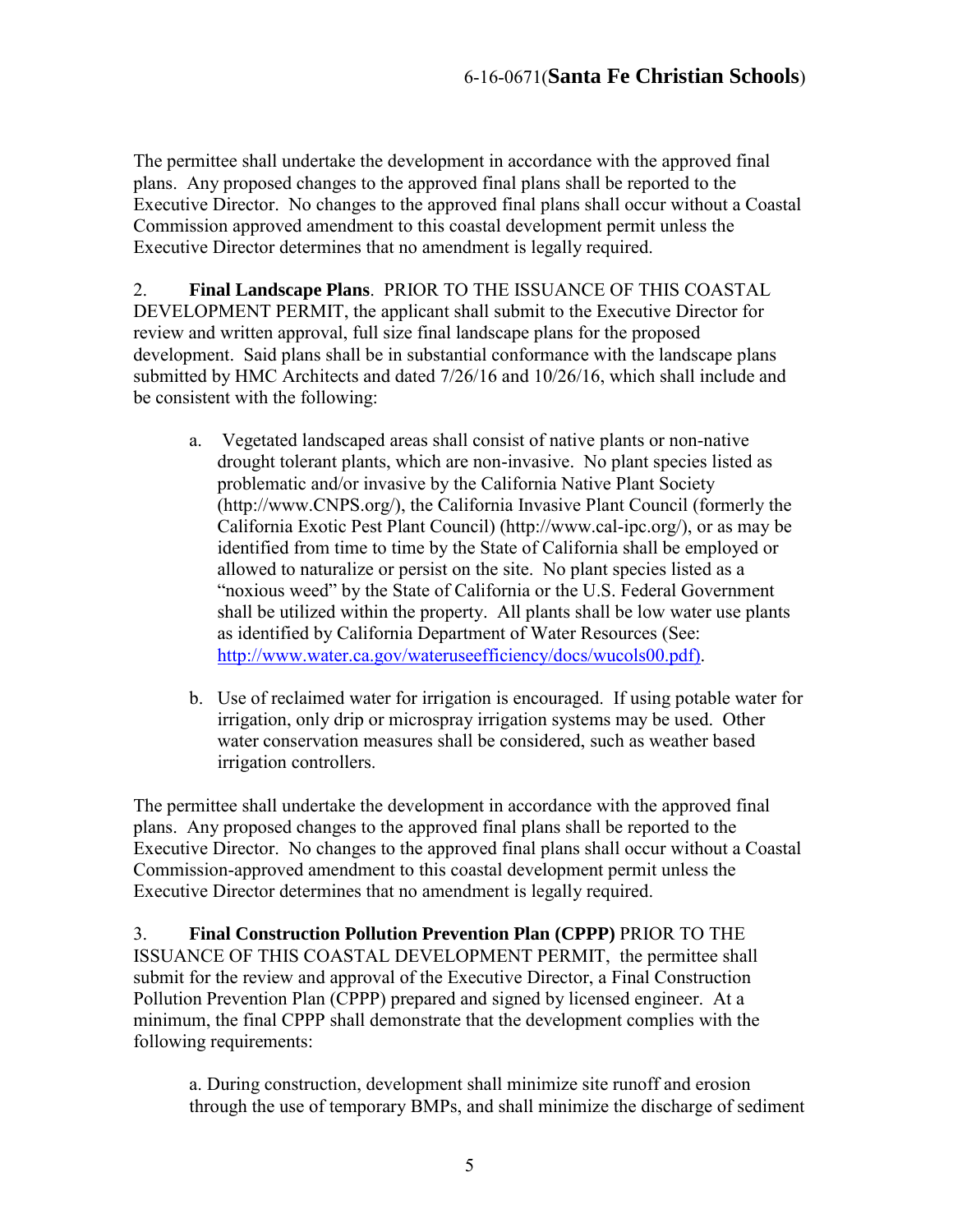and other potential pollutants resulting from construction activities (e.g., chemicals, vehicle fluids, petroleum products, cement, debris, and trash).

b. Development shall minimize land disturbance during construction (e.g., clearing, grading, and cut-and-fill) and shall phase grading activities, to avoid increased erosion and sedimentation. Development shall minimize soil compaction due to construction activities, to retain the natural stormwater infiltration capacity of the soil.

c. Development shall minimize the damage or removal of non-invasive vegetation (including trees, native vegetation, and root structures) during construction, to achieve water quality benefits such as transpiration, vegetative interception, pollutant uptake, shading of waterways, and erosion control.

d. Development shall implement soil stabilization BMPs (such as mulching, soil binders, erosion control blankets, or temporary re-seeding) on graded or disturbed areas as soon as feasible during construction, where there is a potential for soil erosion to lead to discharge of sediment off-site or to coastal waters.

e. During construction, development shall avoid the use of temporary erosion and sediment control products (such as fiber rolls, erosion control blankets, mulch control netting, and silt fences) that incorporate plastic netting (such as polypropylene, nylon, polyethylene, polyester, or other synthetic fibers), in order to minimize wildlife entanglement and plastic debris pollution.

f. Development shall implement additional BMPs for construction taking place over, in, or adjacent to coastal waters, if there is a potential for construction chemicals or materials to enter coastal waters. BMPs shall include, where applicable:

(1) Tarps to capture debris and spills. Use tarps or other devices to capture debris, dust, oil, grease, rust, dirt, fine particles, and spills to protect the quality of coastal waters.

(2) BMPs for preservative-treated wood. If preservative-treated wood is used, implement appropriate BMPs that meet standards for treatment, storage, and construction practices for preservative-treated wood; at a minimum, those standards identified by the American Wood Protection Association.

(3) Conduct fueling and maintenance of construction equipment and vehicles off site if feasible. Any fueling and maintenance of mobile equipment conducted on site shall take place at a designated area located at least 50 feet from coastal waters, drainage courses, and storm drain inlets, if feasible (unless these inlets are blocked to protect against fuel spills). The fueling and maintenance area shall be designed to fully contain any spills of fuel, oil, or other contaminants. Equipment that cannot be feasibly relocated to a designated fueling and maintenance area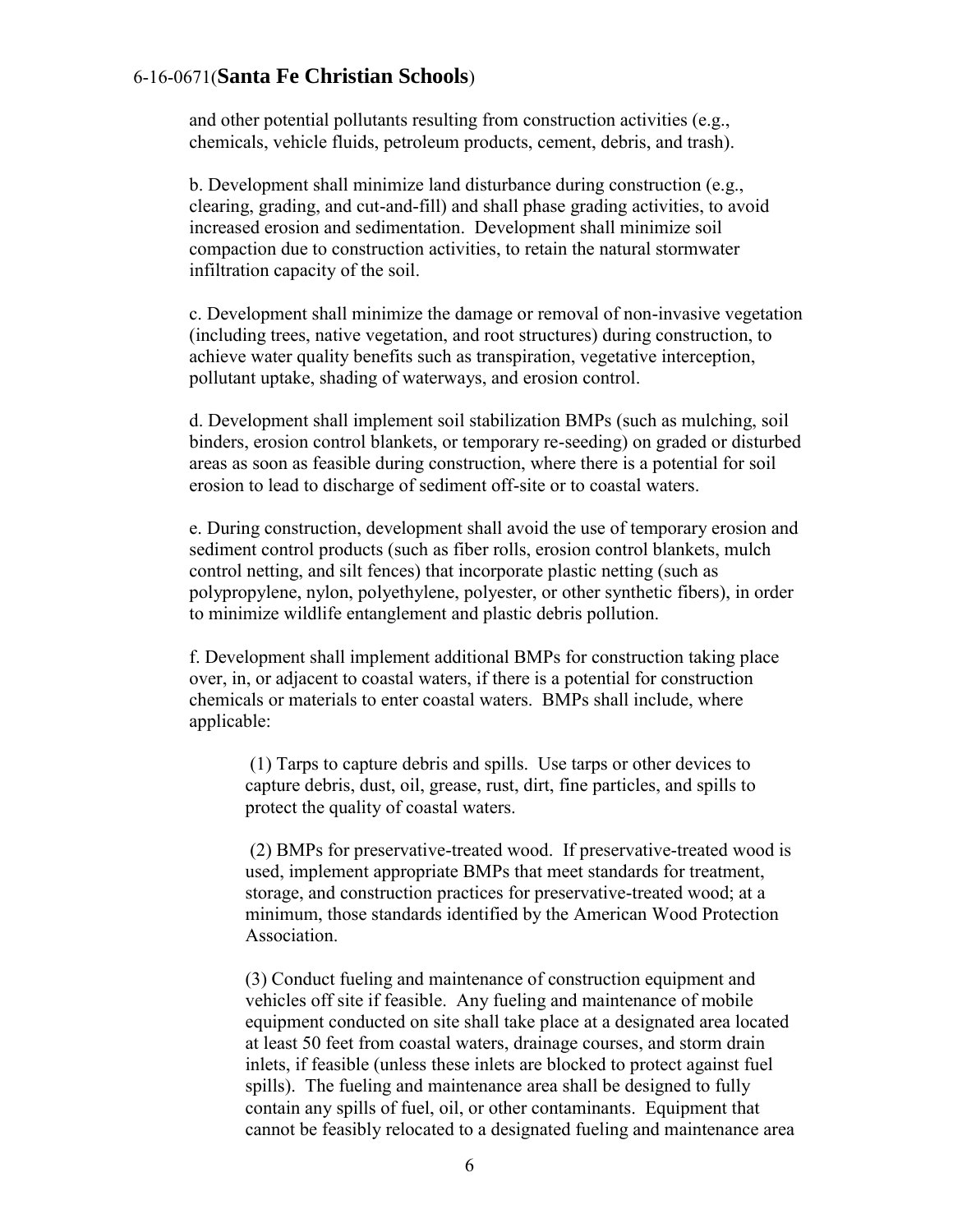(such as cranes) may be fueled and maintained in other areas of the site, provided that procedures are implemented to fully contain any potential spills.

g. The Final Construction Pollution Prevention Plan shall include a construction site map and a narrative description addressing, at a minimum, the following required components:

(1) A map delineating the construction site, construction phasing boundaries, and the location of all temporary construction-phase BMPs (such as silt fences, inlet protection, and sediment basins).

(2) BMPs that will be implemented to minimize land disturbance activities, the project footprint, soil compaction, and damage or removal of non-invasive vegetation.

(3) BMPs that will be implemented to minimize erosion and sedimentation during construction activities, including:

> (a) BMPs that will be implemented to stabilize soil during construction.

> (b) BMPs that will be implemented to control erosion and sedimentation during construction.

(c) A schedule for installation and removal of temporary erosion and sedimentation control BMPs, and identification of temporary BMPs that will be converted to permanent post-development BMPs.

(d) BMPs that will be implemented to minimize polluted runoff from stockpiling soil and other excavated materials.

(e) A construction phasing schedule, if applicable to the project, with a description and timeline of significant land disturbance activities.

h. BMPs that will be implemented to minimize the discharge of other pollutants resulting from construction activities (such as paints, solvents, vehicle fluids, asphalt and cement compounds, trash, and debris) into runoff or coastal waters, including:

(1) BMPs that will be implemented to minimize polluted runoff from staging, storage, and disposal of construction chemicals and materials.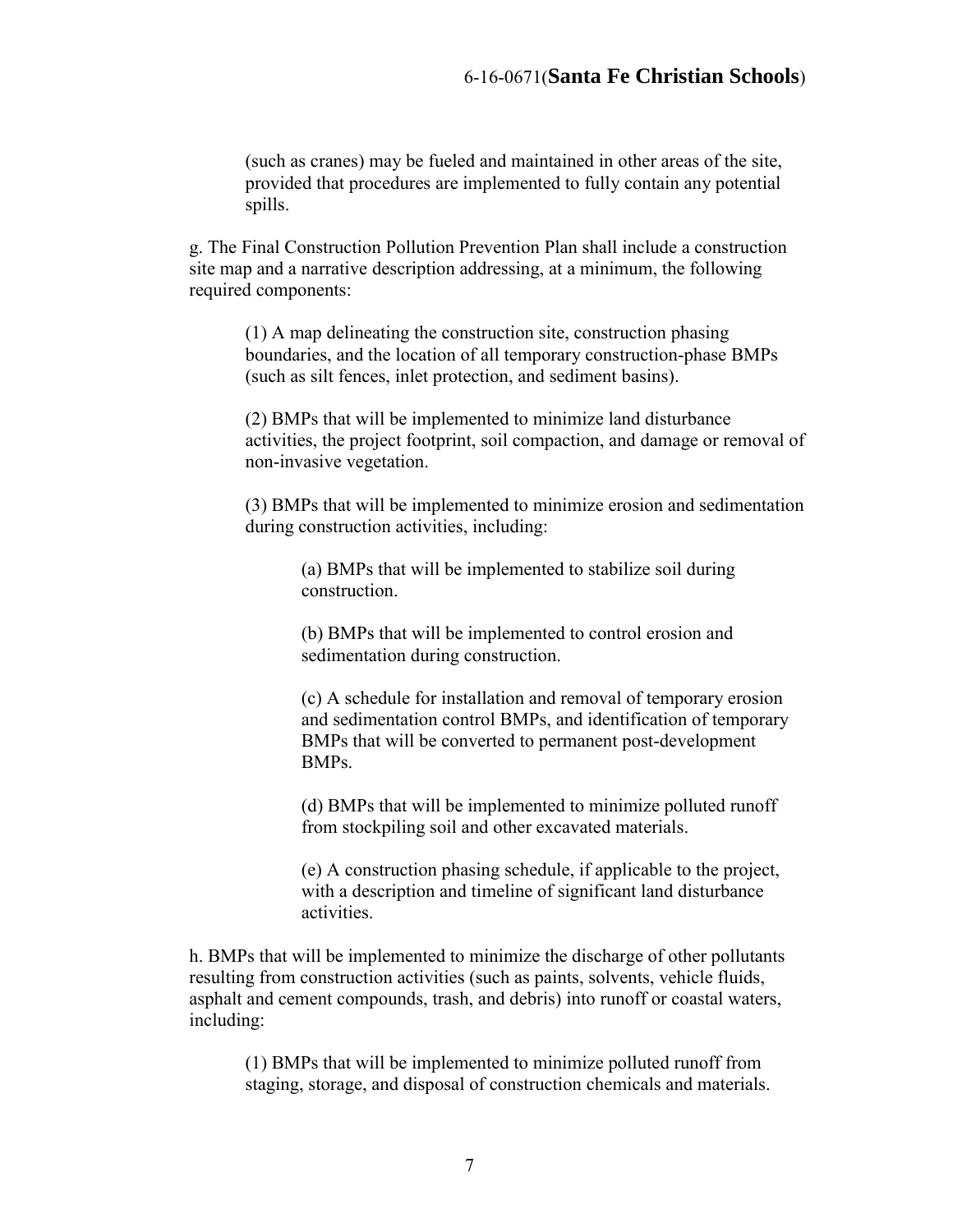(2) Site management "good housekeeping" BMPs that will be implemented during construction, such as maintaining an inventory of products and chemicals used on site, and having a written plan for the clean-up of spills and leaks.

i. BMPs that will be implemented, if needed, to either infiltrate runoff or treat it prior to conveyance off-site during construction.

j. A schedule for the inspection and maintenance of construction-phase BMPs, including temporary erosion and sedimentation control BMPs, as needed to ensure that the Coastal Development Permit's water quality requirements are met.

k. To minimize polluted runoff from the site in order to protect coastal water quality:

(1) A Pest Management Plan shall be prepared that gives precedence to the use of non-chemical strategies for managing weedy species and pests on site.

(2) Pest management shall follow state-of-the-art environmental methods to minimize water use, fertilizer and herbicide application, and chemical pesticide use, to the maximum extent feasible.

(3) Chemical pest control strategies shall only be employed after all other non-chemical strategies have proven ineffective.

The applicant shall undertake development in accordance with the approved final plans. Any proposed changes to the approved final plans shall be reported to the Executive Director. No changes to the approved final plans shall occur without a Commission amendment to this Coastal Development Permit unless the Executive Director determines that no amendment is legally required.

4. **Final Long-Term Water Quality Management Plan.** PRIOR TO ISSUANCE OF THE COASTAL DEVELOPMENT PERMIT, the applicants shall submit for the review and written approval of the Executive Director a final Water Quality Management Plan prepared by a qualified licensed professional. The WQMP shall include:

- a. A map drawn to scale, showing the property boundaries, building footprint, runoff flow directions, relevant drainage and water quality features, impervious surfaces, permeable pavements, landscaped areas and showing the site's Drainage Management Areas, and calculations of the runoff volumes from these areas.
- b. Supporting information demonstrating the effectiveness of the BMPs to treat the pollutants anticipated to be present after development occurs.
- c. Supporting calculations demonstrating that volume-based Treatment Control BMPs are designed to handle, at a minimum, the  $85<sup>th</sup>$  percentile 24-hour storm event, and flow-based Treatment Control BMPs are designed to treat, at a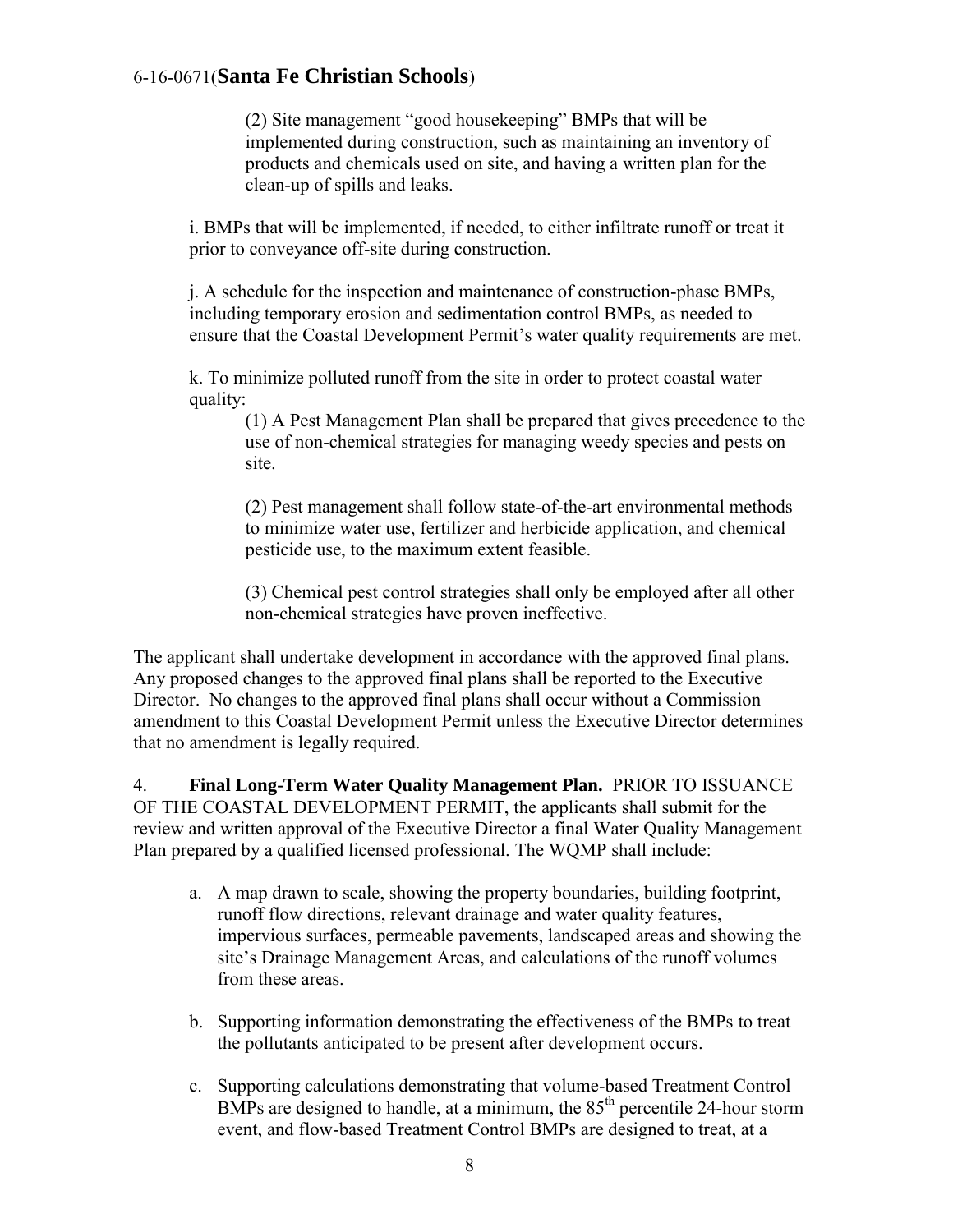minimum, twice the 85<sup>th</sup> percentile one-hour storm event volume. If proprietary Treatment Control BMPs are used, documentation shall be included that demonstrates treatment of the  $85<sup>th</sup>$  percentile runoff event, at a minimum, shall be included.

- d. Calculations showing that the  $85<sup>th</sup>$  percentile runoff volume will be retained on-site. If the 85<sup>th</sup> percentile runoff volume cannot be retained on site, an alternatives analysis shall demonstrate that no feasible alternative project design will substantially improve runoff retention.
- e. Minimizes disturbance of coastal waters and natural drainage features; minimizes removal of native vegetation; and avoids, to the extent feasible, covering or compaction of highly permeable soils.
- f. Preferentially uses Low Impact Development (LID) techniques to retain and disperse runoff on site.
- g. Uses infiltration to the greatest extent feasible to retain runoff; minimize the addition of impervious surfaces; and disconnect impervious surfaces from the storm drain system by interposing strategically-located pervious areas. Where infiltration is not appropriate or feasible, uses alternative BMPs to minimize changes in the runoff flow regime (e.g., direct roof runoff into rain barrels or cisterns for later use, evaporate roof runoff, employ a green roof, construct a rain garden, and/or plant trees).
- h. Minimizes pollutants associated with landscaping and building materials.
- i. Directs drainage from all parking areas and driveways, roofs, walkways, patios, and other impervious surfaces to, in order of priority, a) landscaped areas or open spaces capable of infiltration, b) earthen-based infiltration BMPs, c) flow-through biofiltration BMPs designed to treat, at a minimum, twice the  $85<sup>th</sup>$  percentile one-hour storm event volume, accompanied by supporting calculations, d) proprietary filtration systems designed to treat, at a minimum, twice the  $85<sup>th</sup>$  percentile one-hour storm event volume, accompanied by supporting calculations and product documentation.
- j. Conveys excess runoff off-site in a non-erosive manner.
- k. Where flow-through BMPs are used, includes supporting calculations and product documentation.
- l. Includes all maintenance and operating procedures that will be conducted to keep the water quality provisions effective for the life of the development.

The permittee shall undertake development in accordance with the Final Long-Term Water Quality Management Plan. Any proposed changes to the approved plan shall be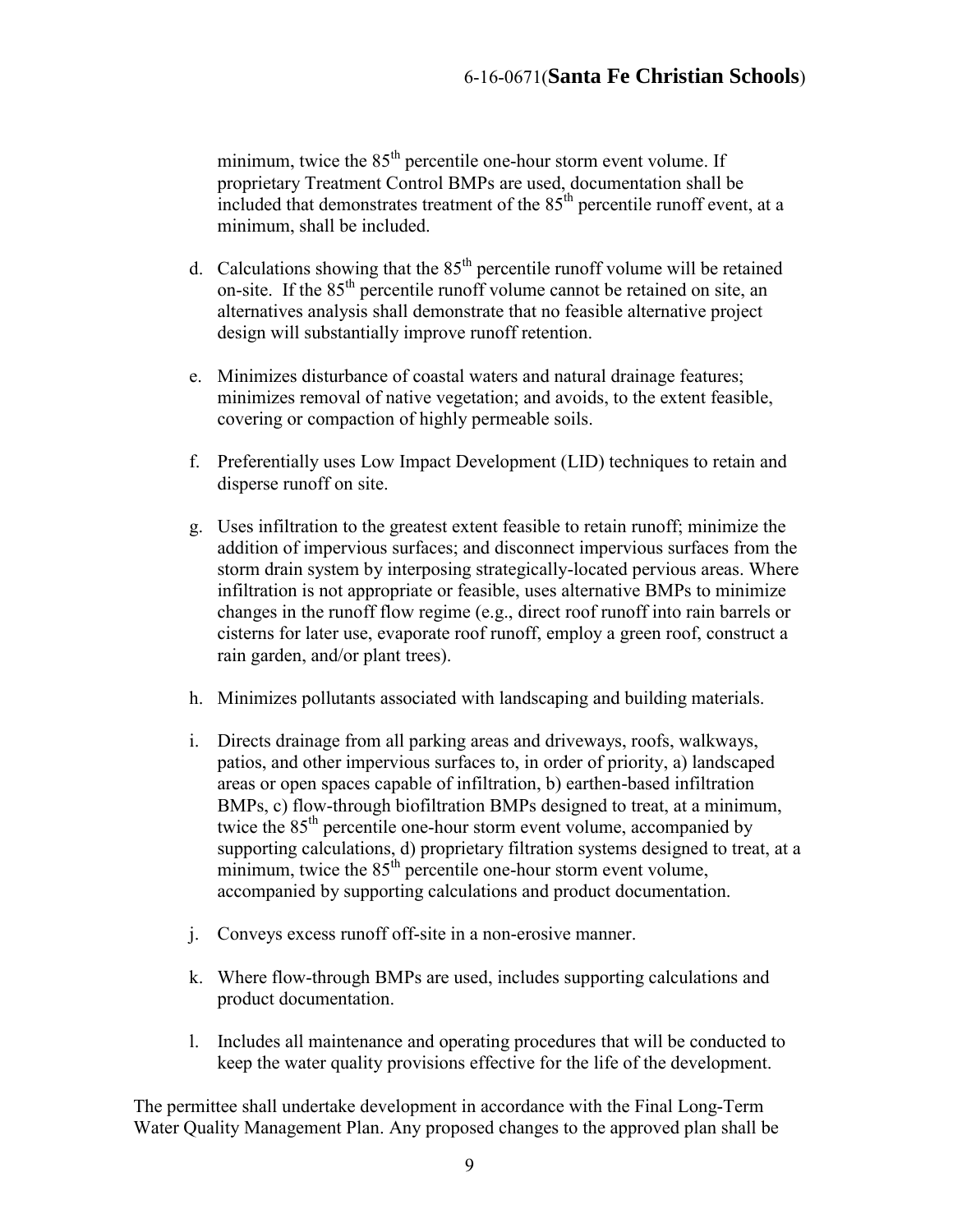reported to the Executive Director. No changes to the plan shall occur without a Coastal Commission approved amendment to this coastal development permit unless the Executive Director determines that no amendment is legally required.

#### <span id="page-9-0"></span>**IV. FINDINGS AND DECLARATIONS**

#### <span id="page-9-1"></span>**A. PROJECT DESCRIPTION**

Santa Fe Christian Schools (SFC) proposes to demolish two existing, 1-story modular classroom buildings, to construct two new, 2-story classroom buildings, and to construct two new guard booths on the 16.31-acre campus in the City of Solana Beach (Exhibit 3). The proposed project is Phase 1a of a 5-Phase "Master Plan." The Master Plan involves extensive upgrading and remodeling of the existing campus; however, the current phase, Phase 1a, involves only the aforementioned classroom buildings and guard booths.

The two existing modular buildings total 3,181 sq.ft. and provide a total of 4 classrooms, and the two proposed buildings would total 11,358 sq.ft. and a total of 10 classrooms.

The applicant is also proposing to install guard booths at the two existing entrances/exits to SFC, which are located along Academy Drive. The two proposed guard booths will total 46 sq. ft. (23 sq. ft. each) and one will be located at each entrance/exit. The school currently employs guards to monitor and assist with student drop-off and pick-up, and the guards stand at the entrances/exits to the school. The addition of guard booths will provide the existing guards a place to put their personal belongings as well as shelter from the elements, as needed. The guard booths are not intended to and will not block or restrict public access to the coast as the public does not utilize school parking to access the coast.

Also proposed is the removal of 22 existing, non-native trees from the area surrounding the existing classrooms and replacement with 22 non-native trees in various places throughout the campus. The applicant is also proposing 700 cu. yds. of cut and 550 cu. yds. of fill, resulting in a total of 150 cu. yds. of export. This has the potential to result in adverse impacts to water quality from construction and post-construction activities. To avoid such impacts, staff recommends **Special Conditions No. 3** and **No. 4,** which require the applicant to submit a Final Construction Pollution Prevention Plan and a Final Long-Term Water Quality Management Plan, respectively.

Additionally, **[Special Condition No. 1](#page-3-3)** requires the submittal of final plans to ensure that they are in conformance with the proposed plans, and **[Special Condition No. 2](#page-4-0)** requires Final Landscape Plans that use drought-tolerant, native, or non-invasive species.

The City of Solana Beach has a certified Land Use Plan (LUP), which is used as guidance; however, the City has not yet completed, nor has the Commission reviewed, any implementing ordinances. Thus, the City's LCP is not fully certified, and the standard of review for the proposed development is the Chapter 3 policies of the Coastal Act.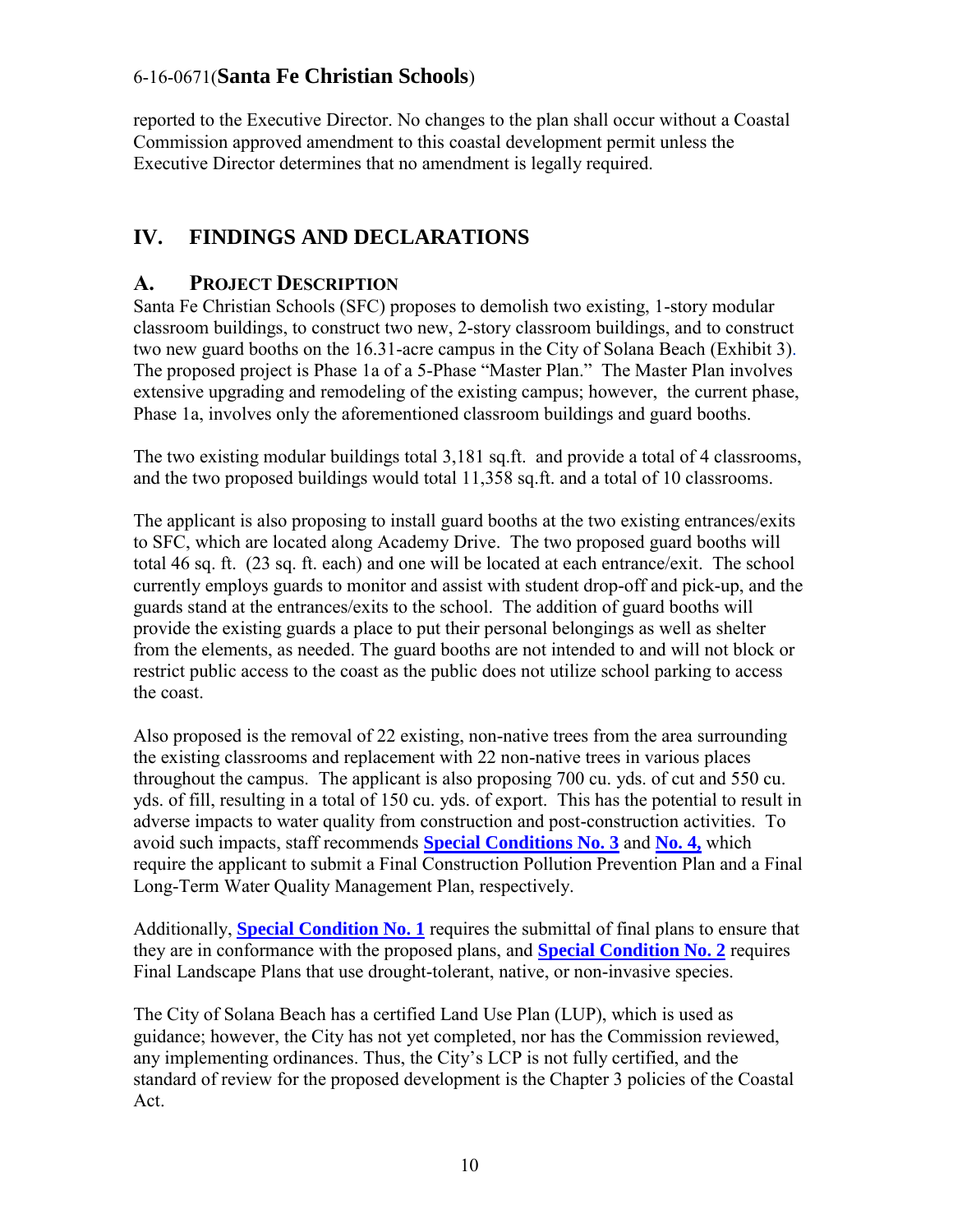#### <span id="page-10-0"></span>**B. BIOLOGICAL RESOURCES**

Coastal Act policies 30240 and 30251 restrict the alteration of natural landforms and protect sensitive habitats. Section 30231 of the Coastal Act requires that coastal waters are protected and runoff minimized.

The proposed development will not have an adverse impact on any sensitive habitat, and, as conditioned, will not result in erosion or adverse impacts to water quality, as adequate temporary and permanent erosion controls (construction and post-construction BMPs) will be provided. Thus, the project is consistent with the resource protection policies of Chapter 3 of the Coastal Act.

#### <span id="page-10-1"></span>**C. COMMUNITY CHARACTER/VISUAL QUALITY**

The development is located within an existing developed area and, as conditioned, will be compatible with the character and scale of the surrounding area and will not impact public views. Therefore, the Commission finds that the development, as conditioned, conforms to Section 30251 of the Coastal Act.

#### <span id="page-10-2"></span>**D. PUBLIC ACCESS/PARKING**

As conditioned, the proposed development will not have an adverse impact on public access to the coast or to nearby recreational facilities. Although the larger buildings would potentially allow for a small increase in student enrollment, the site is not adjacent to any major coastal accessways, and adequate parking is available to accommodate the proposed number of classrooms. A Supplemental Final Environmental Impact Report was prepared that includes a Traffic Impact Study, indicating traffic levels and circulation will remain at acceptable levels, even with an increased student enrollment. As conditioned, the proposed development conforms to Sections 30210 through 30214, Sections 30220 through 30224, Section 30252 and Section 30604(c) of the Coastal Act.

#### <span id="page-10-3"></span>**F. LOCAL COASTAL PLANNING**

The City of Solana Beach does not have a certified LCP at this time. Thus, the Coastal Commission retains permit jurisdiction in this community and Chapter 3 of the Coastal Act remains the legal standard of review. As conditioned, the proposed development is consistent with Chapter 3 of the Coastal Act. Approval of the project, as conditioned, will not prejudice the ability of the local government to prepare a Local Coastal Program that is in conformity with the provisions of Chapter 3.

#### <span id="page-10-4"></span>**G. CALIFORNIA ENVIRONMENTAL QUALITY ACT**

As conditioned, there are no feasible alternatives or feasible mitigation measures available which would substantially lessen any significant adverse effect which the activity may have on the environment. Therefore, the Commission finds that the proposed project, as conditioned to mitigate the identified impacts, is the least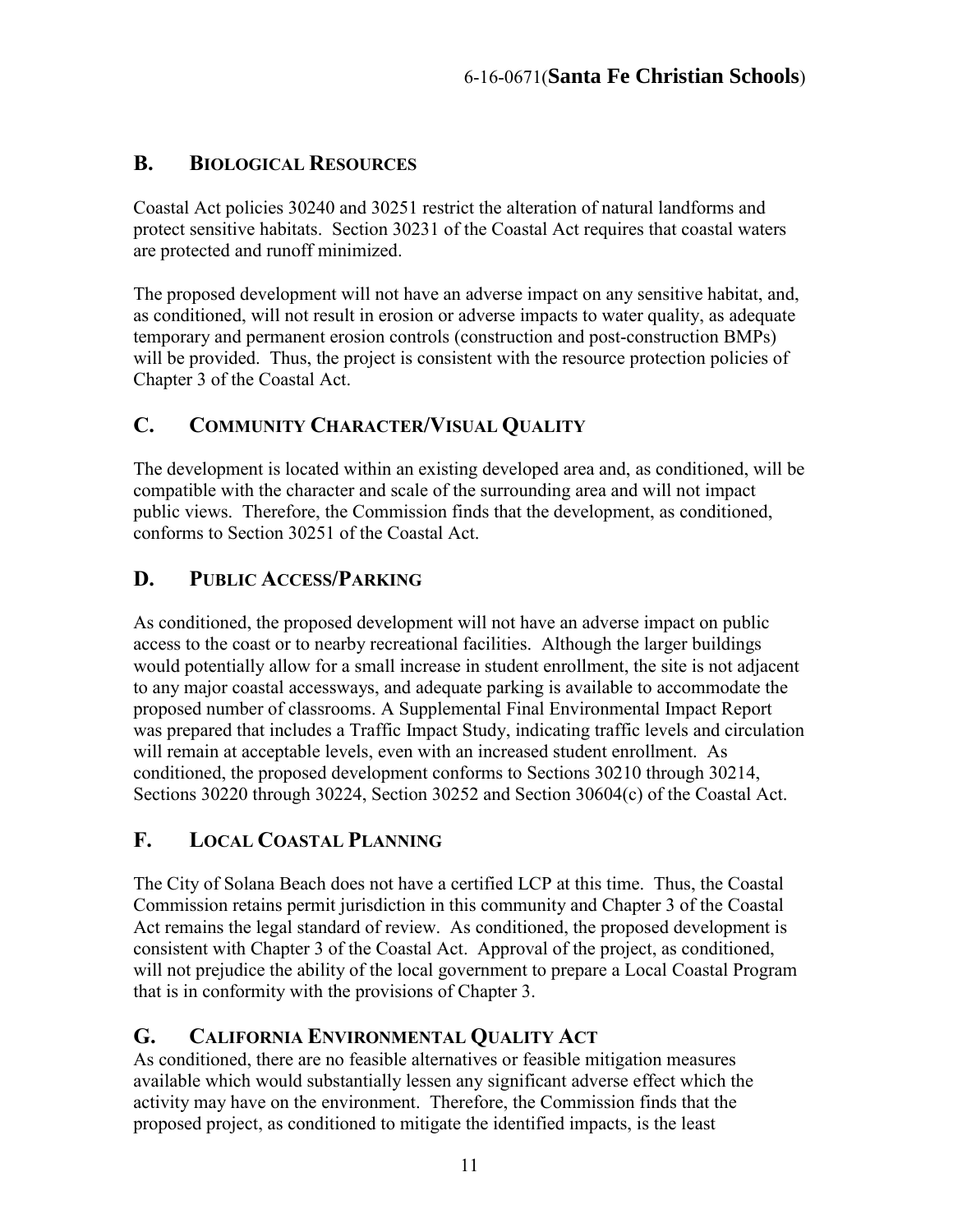environmentally damaging feasible alternative and is consistent with the requirements of the Coastal Act to conform to CEQA.

(G:\San Diego\Reports\2016\6-16-0671 Santa Fe Christian Schools.docx)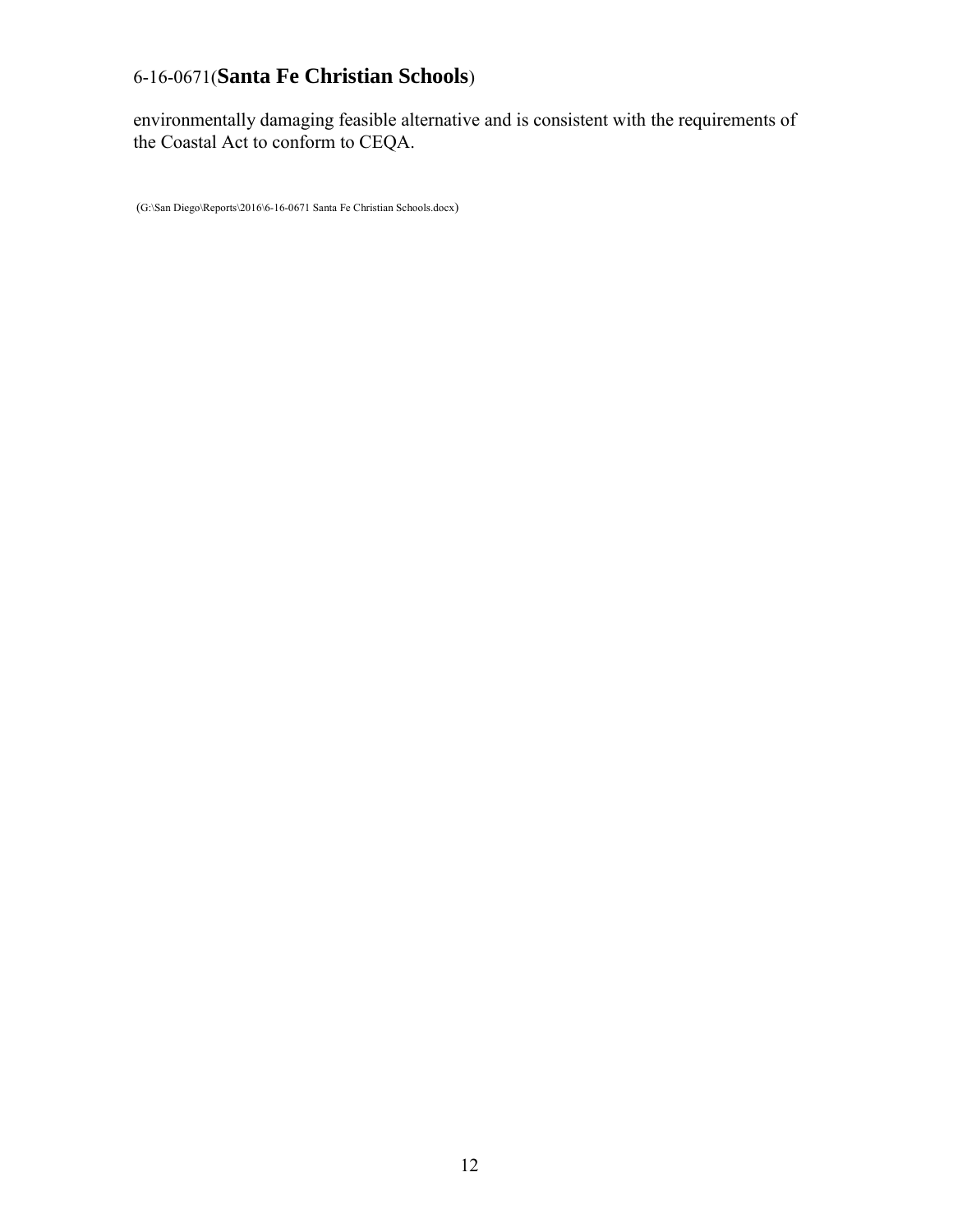#### **APPENDIX A – SUBSTANTIVE FILE DOCUMENTS**

Solana Beach Land Use Plan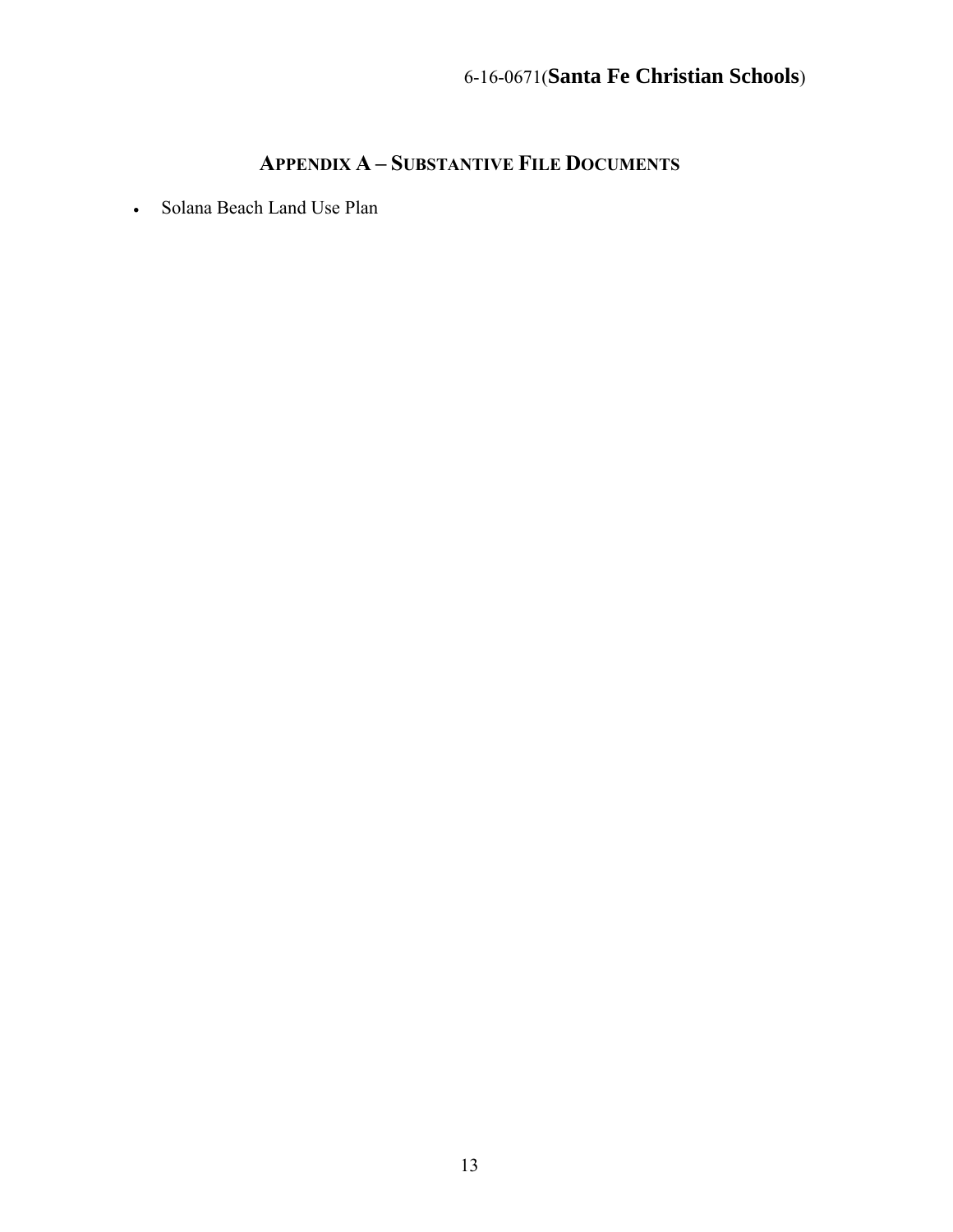# Vicinity Map

<span id="page-13-0"></span>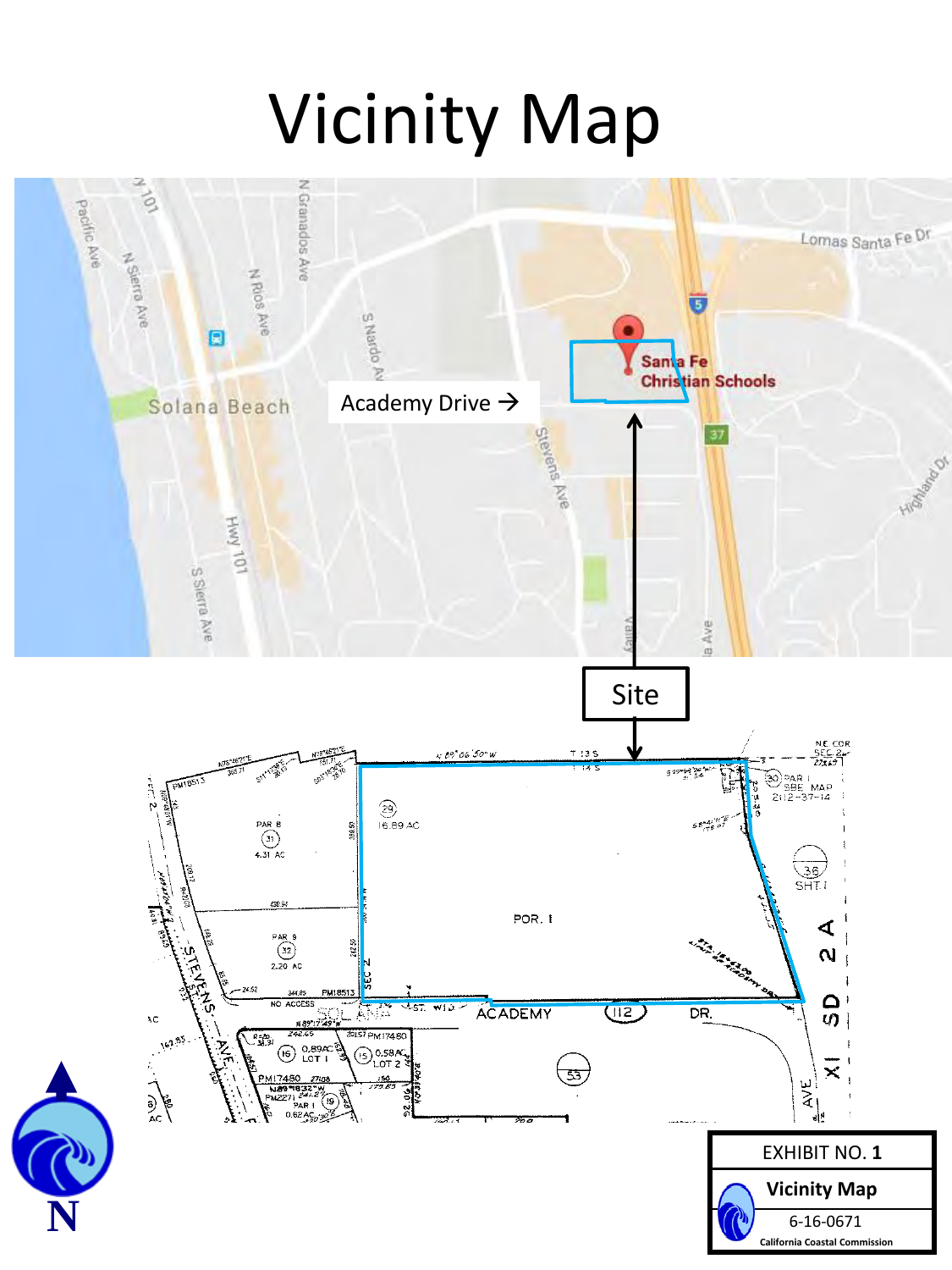# Aerial Image

<span id="page-14-0"></span>